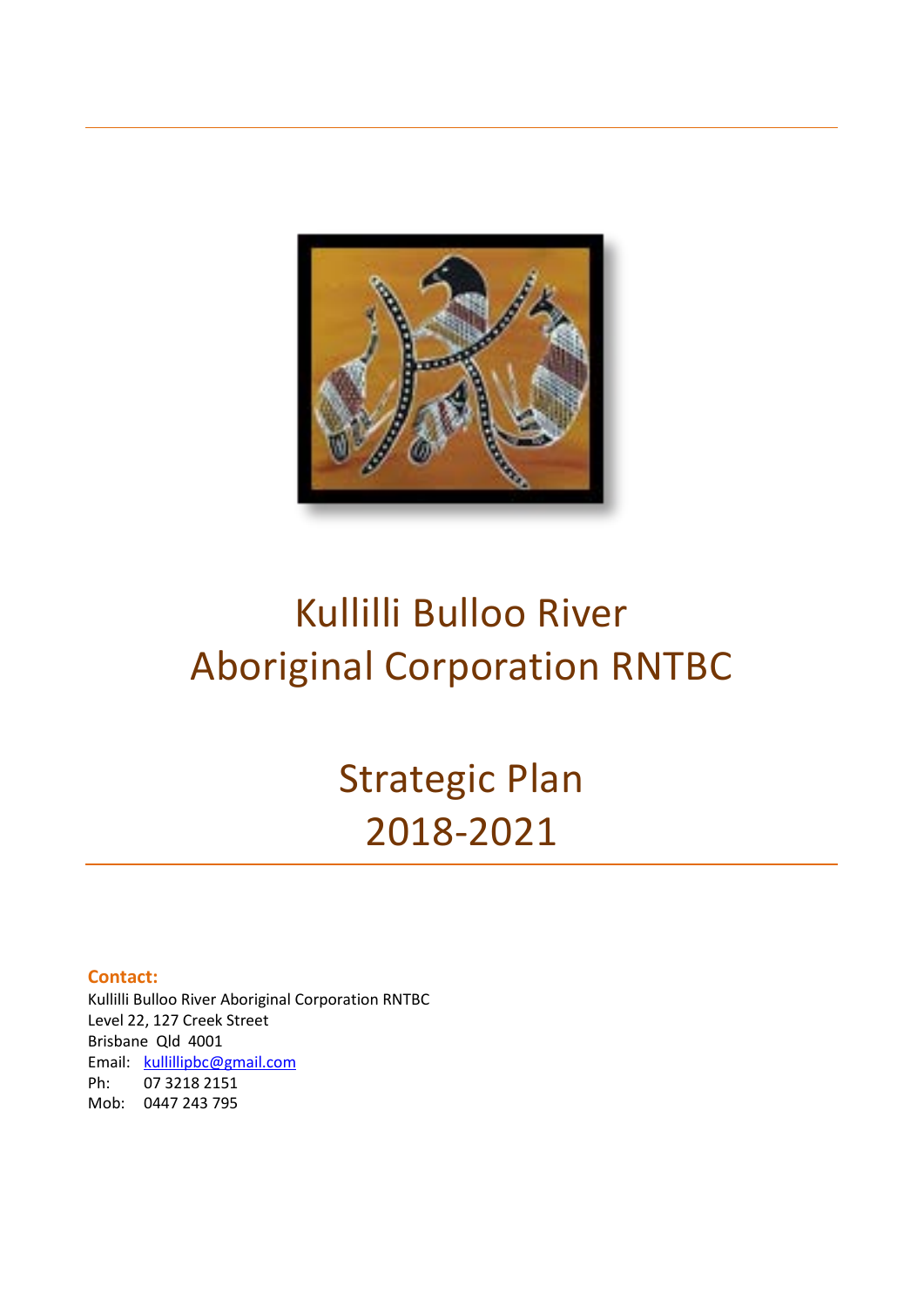## **About this plan**

This strategic plan creates a strong foundation for the Kullilli Bulloo River Aboriginal Corporation and guides our decision-making to meet our obligations and responsibilities as trustees of the Kullilli native title rights and interests and to realise the aspirations of our people.

To support these aspirations a number of strategic priorities have been identified and a Plan of Action specifies how these priorities will be accomplished. We have identified the risks that may impede our progress and how we will measure our success. This Strategic Plan and its accompanying Action Plan are intended to be working documents that will be refined over time as priorities are met and in conjunction with the wishes of Kullilli People.

At the heart of this Plan is our pride in our identity and our resilience as Kullilli People. This Plan prioritises opportunities for Kullilli people to reconnect our people with our country, to share our stories and be involved in cultural and natural resource management activities with a long term view to regaining ownership of Kullilli lands. One of the first steps under this Plan is to promote Kullilli presence in our own country and to invest in and build relationships that can grow into strong partnerships over time.

We are conscious of our role in nation building and so this plan takes a long view – of our economic development as well as our future leaders. The facilitation of education and training pathways that combine Kullilli and other science and knowledge traditions is at the forefront of our education and employment strategy. Our economic strategy casts forward to see our vision of success in 20-30 years will depend on what we do in the next two to three years – we intend to start small and start now.

While we foster our partnerships and people we must also foster or organisational capacity. To do this, the plan lays the groundwork for the future capabilities of our corporation, through good governance systems and practices. Without this foundation, we cannot plan, resource and carryout these important goals.

## **Our story**

Kullilli People's country is animated by the spirits of the ancestors who protect and watch over the land and its people. The country can feel the presence of those who walk upon it, and it has the power to nurture people who look after the country, or to harm people who do wrong. [1](#page-1-0) Our country makes us healthy and feeds our spirit.

Kullilli country is located in the Channel Country bioregion of South West Queensland. It is spectacular red earth country characterized by vast floodplains, channels fringed by gidyea and eucalypt woodlands, sand dunes, gravel plains, and mulga shrublands.<sup>[2](#page-1-1)</sup> It is harsh country, but it is our home – it is the country of our mothers and fathers, our ancestors; and it's our time to rekindle our relationship with this land.

#### *[insert photos]*

The Bulloo River is the heartland of Kullilli country and is known by Kullilli people to have been carved out during Creation times by the underground travels of a legendary serpent creature who still inhabits the river and its waterholes today.<sup>[3](#page-1-2)</sup> These stories are the inheritance of our children and we will ensure that this knowledge is their strength and joy.

On 2 July 2014, the Federal Court made a consent determination recognizing the rights and interests of the Kullilli people over roughly 2,958.067 hectares / 32 200 Km2 of land in South West Queensland, including the township of Thargomindah and areas of the Bulloo, Paroo, and Quilpie Shires. The determination

<span id="page-1-1"></span><span id="page-1-0"></span><sup>&</sup>lt;sup>1</sup> Babidge 2010 Connection Report p. 21.<br><sup>2</sup> Agricultural Management Company Pty Ltd (2010) *Property Assessment Thargomindah Station for Kullilli Bulloo river* 

<span id="page-1-2"></span>*Aboriginal Corporation, August 2010, pp. 8-10.*<br><sup>3</sup> For story see Affidavit of Debra Bennet, 3 May 2013 (D12/23123). See also 'Kullilli Transcription of video footage 'on country' meeting with the State May 2012' (D12/19842 & D12/18826).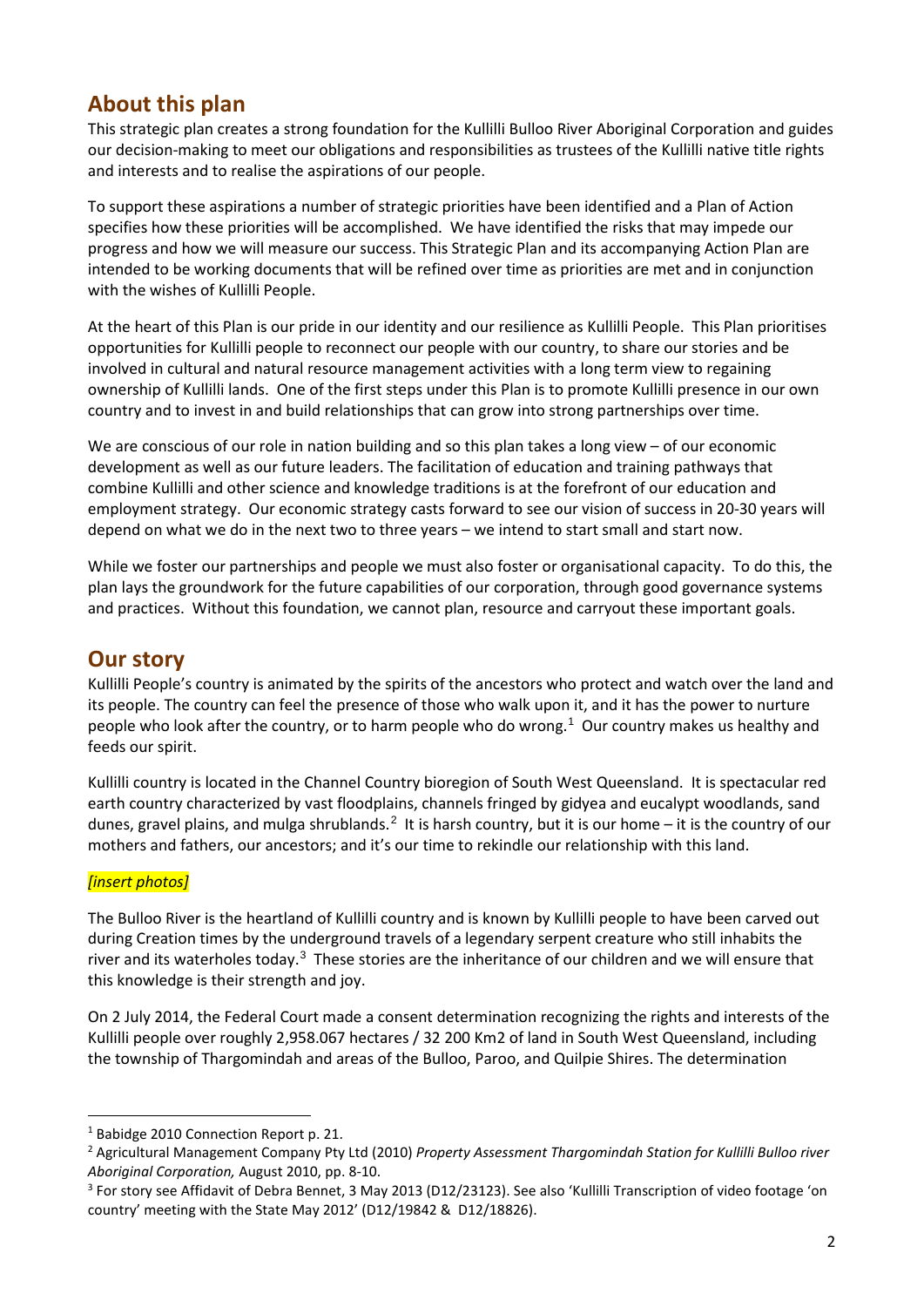marked the end of almost twenty years of native title claims and negotiations in which the Kullilli people and their representatives fought for recognition of their rights to their country.

#### **Our vision**

Promote Kullilli culture to empower future generations to be self-determined and economically sustainable.

#### **Our purpose**

To establish good governance and work in unity with our Kullilli people to encourage self-determination through strengthening culture, land management, education, training and economic development opportunities.

## **Our values**

- Identity
- Self determination
- Culture and spirit
- Unity for future generations
- Good governance
- Respect and Trust
- **Integrity**

#### **Our priorities and goals**

| <b>Priority Area</b>                            | Goal                                                                                                   |
|-------------------------------------------------|--------------------------------------------------------------------------------------------------------|
| Kullilli culture, history and identity          | Strengthening our presence on our Country and sharing and<br>1.<br>celebrating our history and culture |
| <b>Health and Wellbeing</b>                     | Reconnecting our people with their country and identity<br>2.                                          |
| Economic development                            | Investing in partnerships that build our economic foundation<br>3.<br>for the future                   |
| <b>Education and Employment</b>                 | Facilitating education and employment pathways that build a<br>4.<br>self-determining Kullilli nation  |
| <b>Land and Cultural Heritage</b><br>management | Getting back on country, engaged in the management of place<br>5.<br>and renewing our stories          |
| Good governance systems and<br>practices        | Setting an example and establishing foundations for future<br>6.<br>Kullilli leaders                   |

## **Our risks**

- Disunity and disagreement about priorities among the board resulting in lack of action
- Lack of trust and keeping of cultural knowledge and reluctance to share and teach
- PBC not being seen as the authoritative and appropriate point of contact for Kullilli business
- Missing out on benefits under agreements because of poor information systems and processes

#### **Our measures of success**

- Our people feel connected country; both physically and spiritually
- Kullilli people are learning about their history and culture
- PBC is entering into partnerships and joint ventures for activities on country
- Young people are engaged with activities of the PBC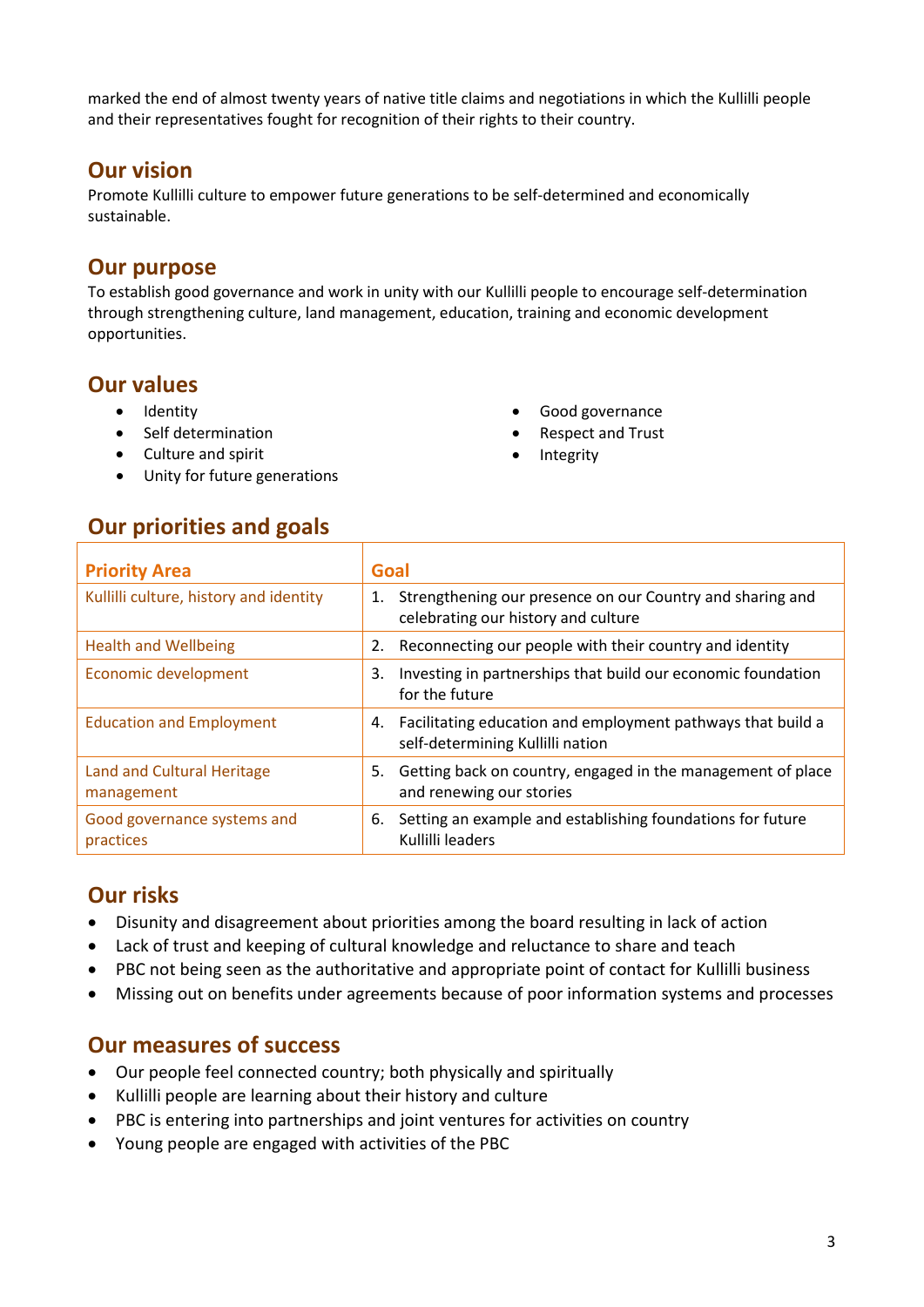# **Actions**

 $\mathbf{r}$ 

|      | Goal 1: Strengthening our presence on our Country and sharing and celebrating our history and culture                                                                                                                                   |          |           |                 |
|------|-----------------------------------------------------------------------------------------------------------------------------------------------------------------------------------------------------------------------------------------|----------|-----------|-----------------|
|      | <b>Actions</b>                                                                                                                                                                                                                          | Priority | Timeframe | <b>Progress</b> |
| 1.1  | Negotiate with Bulloo Council to include Kullilli signage and dual place<br>naming in Thargominda and surrounding region                                                                                                                |          |           |                 |
| 1.2  | Indicate intention to Council and develop information for display in Kullilli<br>room of local council sharing stories pictures and art with an emphasis on<br>survival and cultural practice                                           |          |           |                 |
| 1.3  | Promote and encourage storytelling, family history research and other<br>cultural activities among families                                                                                                                             |          |           |                 |
| 1.4  | Plan and hold a story telling session in conjunction with the 2018 AGM<br>('bimba')                                                                                                                                                     |          |           |                 |
| 1.5  | Building on AGM/bimba experience, plan and hold a Kullilli cultural festival<br>for 2020                                                                                                                                                |          |           |                 |
| 1.6  | Encourage involvement and engage families through inclusive and broad<br>communication                                                                                                                                                  |          |           |                 |
| 1.7  | Develop systems to hold and manage information and records of Kullilli<br>knowledge and heritage                                                                                                                                        |          |           |                 |
| 1.8  | Negotiate process for access, control and return of native title claim<br>materials from QSNTS:<br>Connection information and research (including data and reference<br>material)<br>Genealogical information (with family permissions) |          |           |                 |
| 1.9  | Seek copies of materials held in AIATSIS and other cultural institutions                                                                                                                                                                |          |           |                 |
| 1.10 | Develop projects and research partnerships to interpret material and<br>communicate with native title holders and wider community                                                                                                       |          |           |                 |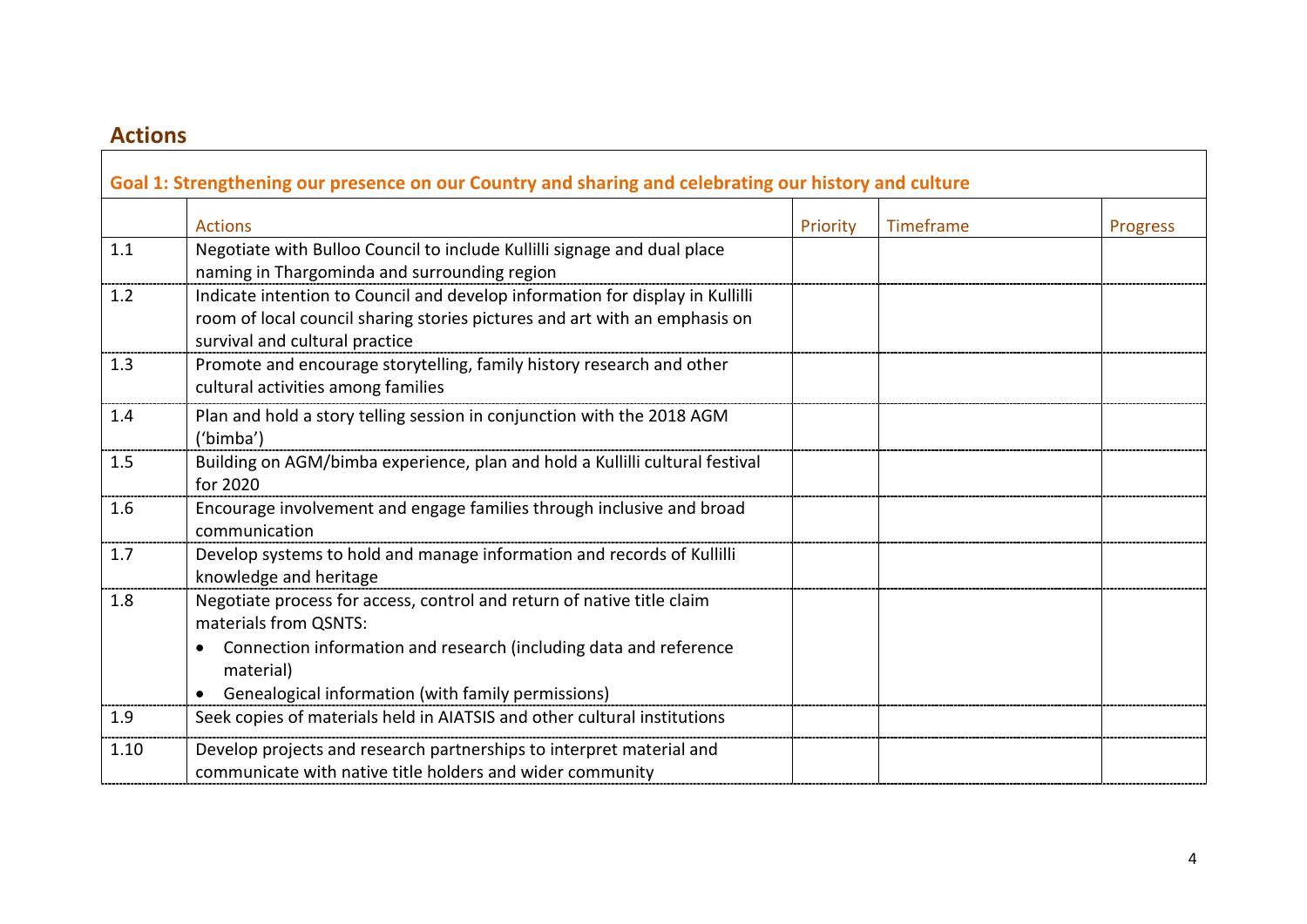| 1.11 | Develop and promote cultural protocol for people working with Kullilli or on<br>Kullilli country                                                                                                                 |  |  |
|------|------------------------------------------------------------------------------------------------------------------------------------------------------------------------------------------------------------------|--|--|
| 1.12 | Develop cultural resources for families to teach and learn including stories,<br>language, plants, animals<br>Send seed package and instructions with stories and language to be<br>replanted on country at AGM? |  |  |

| Goal 2: Reconnecting our people with their country and identity |                                                                                                                                                                                                                                                                        |          |           |          |
|-----------------------------------------------------------------|------------------------------------------------------------------------------------------------------------------------------------------------------------------------------------------------------------------------------------------------------------------------|----------|-----------|----------|
|                                                                 | <b>Actions</b>                                                                                                                                                                                                                                                         | Priority | Timeframe | Progress |
| 2.1                                                             | Facilitate opportunities to visit country and open communication channels<br>with land holders                                                                                                                                                                         |          |           |          |
| 2.2                                                             | Provide information to Kullilli people about opportunities and procedures<br>Develop a calendar of on country visits and activities and seek<br>permissions and funding                                                                                                |          |           |          |
| 2.3                                                             | Develop protocol, procedure and any documentation for on country visits<br>visits hosted by the PBC (first aid, etc)<br>$\blacksquare$<br>visits facilitated by PBC (waiver, code of conduct)                                                                          |          |           |          |
| 2.4                                                             | Establish relationships with lease holders and occupants of Kullilli native title<br>lands with a view to:<br>Accessing lands<br>Engaging in land management activities<br>accessing information, photos, artefacts and materials<br>return of artefacts and materials |          |           |          |
| 2.5                                                             | Identify charities and philanthropic funds for return to country activities                                                                                                                                                                                            |          |           |          |
| 2.6                                                             | Work with QSNTS to review tenure and lease terms to identify options for<br>purchase or return of lands                                                                                                                                                                |          |           |          |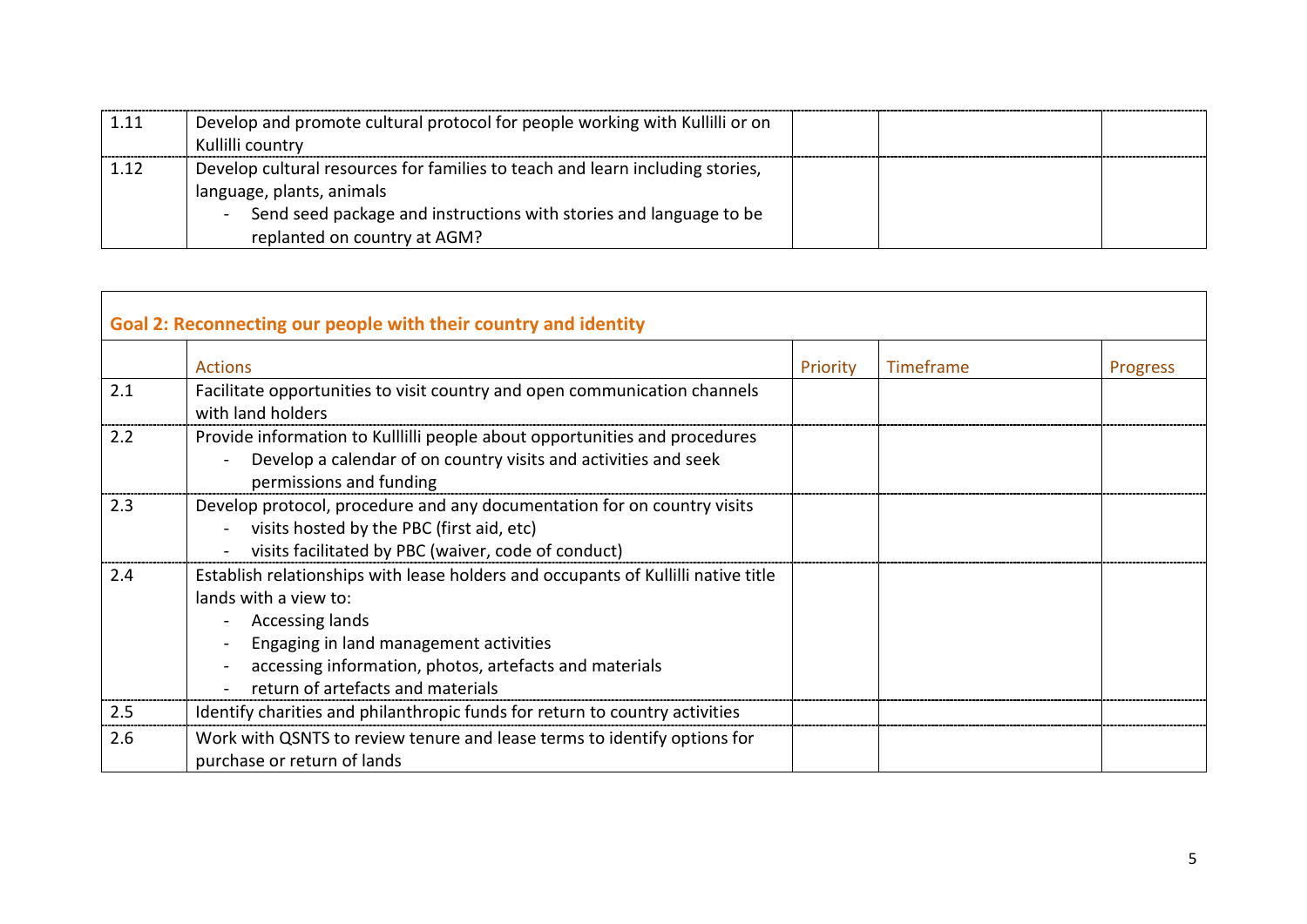|     | Goal 3: Investing in partnerships that build our economic foundation for the future                                                                                                                                                                                                                                          |          |           |          |
|-----|------------------------------------------------------------------------------------------------------------------------------------------------------------------------------------------------------------------------------------------------------------------------------------------------------------------------------|----------|-----------|----------|
|     | <b>Actions</b>                                                                                                                                                                                                                                                                                                               | Priority | Timeframe | Progress |
| 3.1 | Engage with stakeholders (letter and meeting) to establish the PBC as the<br>authority and contact point for representation and consultation on Kullilli<br>country and with Kullilli people                                                                                                                                 |          |           |          |
|     | - communicate with previous contacts/applicants to explain new<br>process and register their interest in heritage assessment work                                                                                                                                                                                            |          |           |          |
| 3.2 | Manage cultural heritage business within determination and manage cultural<br>heritage assessment teams<br>develop policy and procedure for allocation of work,<br>explore traineeships and cultural apprenticeships<br>develop full cost recovery fee structure that includes corporate and<br>program administration costs |          |           |          |
| 3.3 | Develop stakeholder list and top ten priorities to inform stakeholder<br>meetings and information campaign<br>review each quarter                                                                                                                                                                                            |          |           |          |
| 3.4 | Negotiate opportunities for benefits under proposed Carbon agreements that<br>support/deliver priorities under this Plan (education and training,<br>regeneration, contracts etc.)                                                                                                                                           |          |           |          |
| 3.5 | Explore equity partnership, joint venture or other arrangements with existing<br>corporations currently operating in Kullilli country.<br>Negotiate employment and contract opportunities Kullilli people                                                                                                                    |          |           |          |
| 3.6 | Explore tenders and grants for local government contracts<br>Discuss first right of refusal option<br>Discuss preference for companies partnering with PBC<br>Discuss requirement of Indigenous employment strategies and<br>outcomes under contracts                                                                        |          |           |          |
| 3.7 | Register with Supply Nation to facilitate business opportunities                                                                                                                                                                                                                                                             |          |           |          |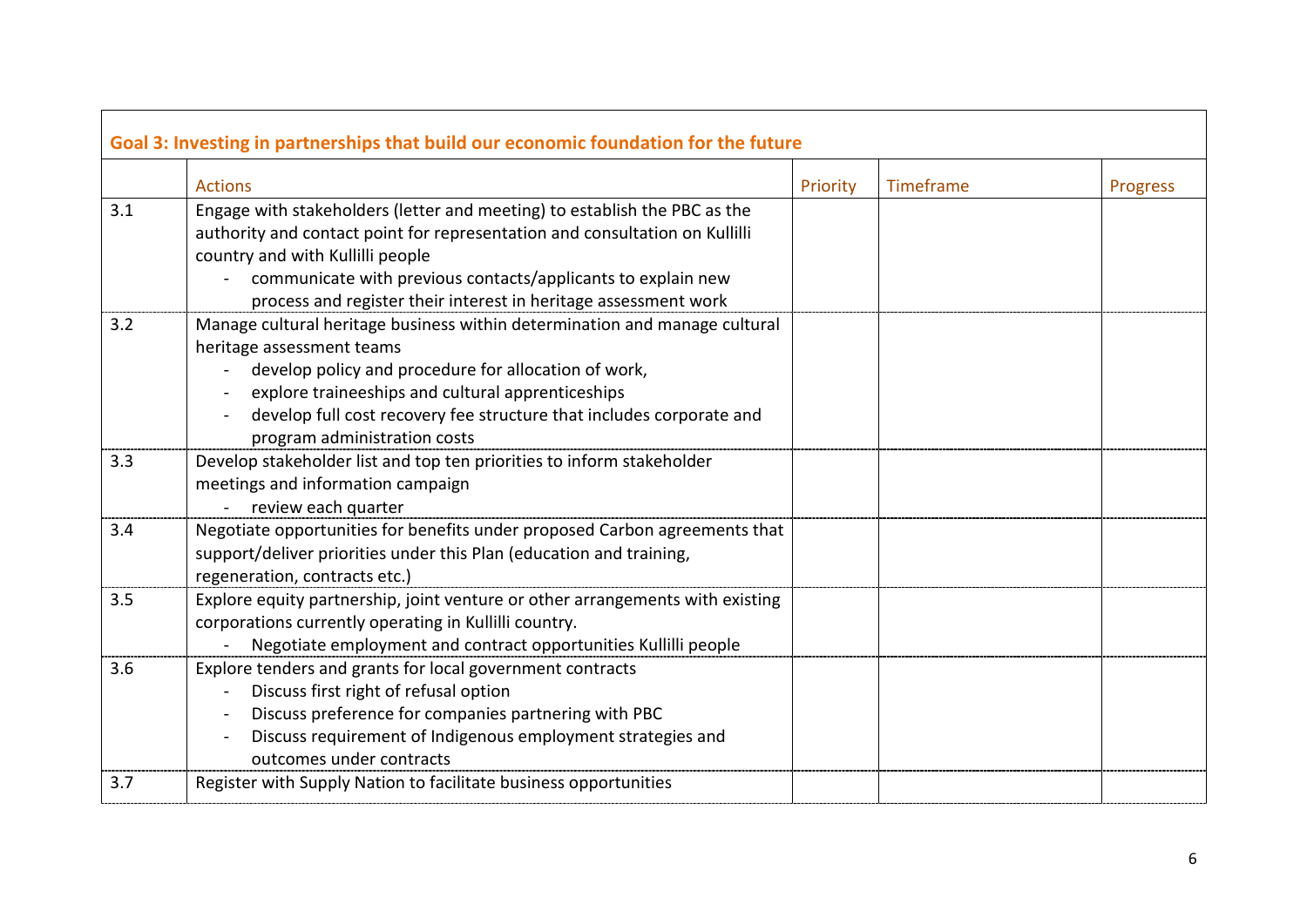|  | <b>Revic</b><br>≅unities i<br>.<br>. CALJULIE |  |  |  |
|--|-----------------------------------------------|--|--|--|
|--|-----------------------------------------------|--|--|--|

Г

| Goal 4: Facilitating education and employment pathways that build a self-determining Kullilli nation |                                                                                                                                     |          |           |                 |
|------------------------------------------------------------------------------------------------------|-------------------------------------------------------------------------------------------------------------------------------------|----------|-----------|-----------------|
|                                                                                                      | Actions                                                                                                                             | Priority | Timeframe | <b>Progress</b> |
| 4.1                                                                                                  | Approach universities to offer projects for students on ethno botany or other<br>science projects (Deakin as first point of access) |          |           |                 |
| 4.2                                                                                                  | Identify scholarships or training and match Kullilli young people seeking<br>educational opportunities                              |          |           |                 |
| 4.3                                                                                                  | Develop research partnership agreement/policy and ethics and intellectual<br>property arrangements                                  |          |           |                 |

|     | Goal 5: Getting back on country, engaged in the management of place and renewing our stories                                                                                                                                                                                                                             |          |           |                 |
|-----|--------------------------------------------------------------------------------------------------------------------------------------------------------------------------------------------------------------------------------------------------------------------------------------------------------------------------|----------|-----------|-----------------|
|     | <b>Actions</b>                                                                                                                                                                                                                                                                                                           | Priority | Timeframe | <b>Progress</b> |
| 5.1 | Undertake land regeneration and bush tucker projects<br>planning now for contract opportunities at end of mine<br>$\blacksquare$<br>approach companies for traineeships in horticulture<br>investigate plant nursery<br>at home planting                                                                                 |          |           |                 |
| 5.2 | Negotiate with DNRM to include Kullilli people in environmental monitoring<br>and management activities<br>work with other Queensland PBCs and QSNTS to achieve change in<br>$\blacksquare$<br>government practice.<br>Identify opportunities with school STEM (science) programs, CSIRO<br>$\blacksquare$<br>and others |          |           |                 |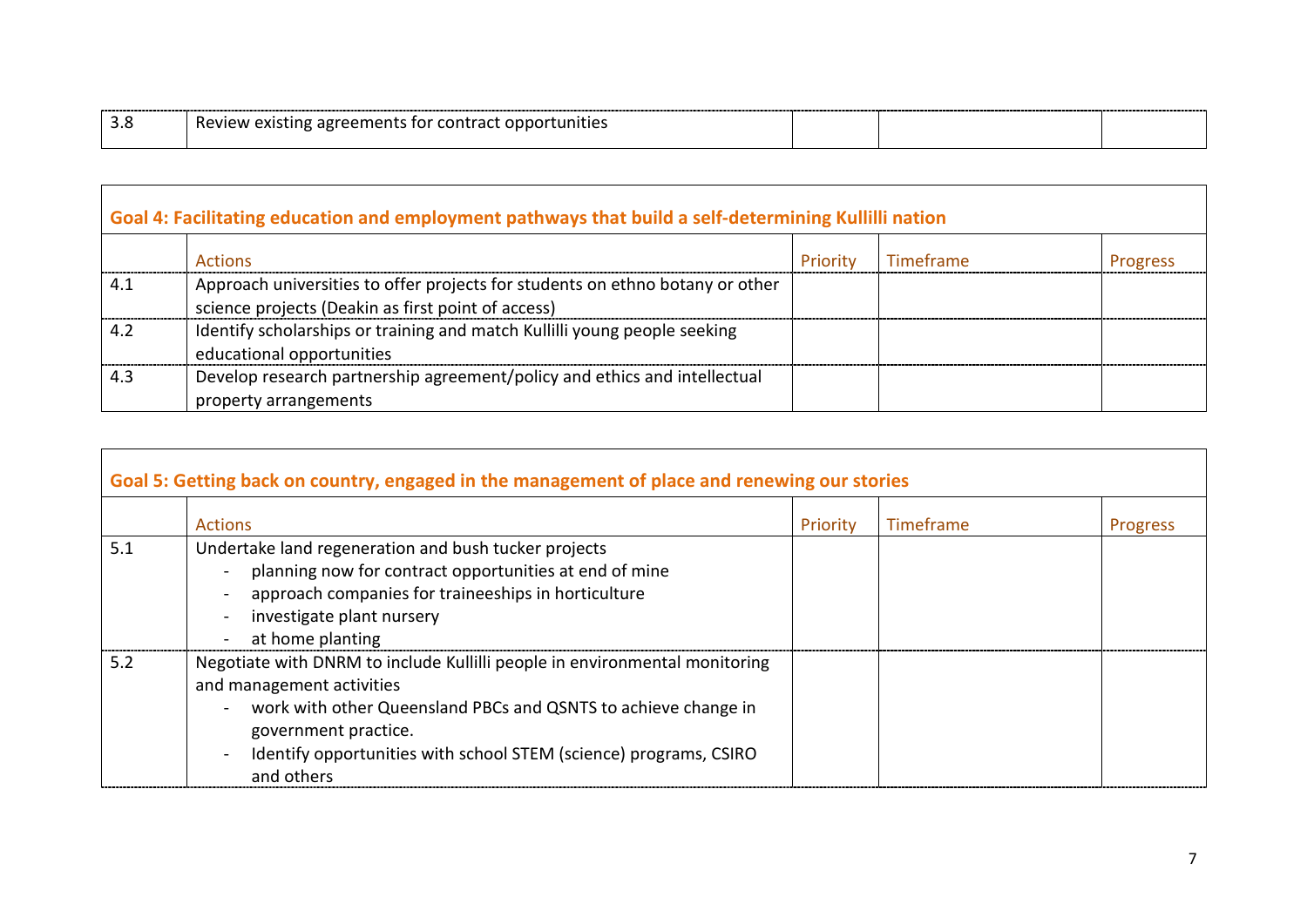|     | Work with South West NRM to develop proposals and applications for<br>regional land management and/or ranger program and working on country<br>money at state and Commonwealth level, including training and knowledge<br>transfer |  |  |
|-----|------------------------------------------------------------------------------------------------------------------------------------------------------------------------------------------------------------------------------------|--|--|
| 5.4 | Offer consultancy services to South West NRM for strategic planning with<br>other groups                                                                                                                                           |  |  |
|     | Seek return, ownership of data from monitoring activities from agencies                                                                                                                                                            |  |  |

|     | Goal 6: Setting an example and establishing foundations for future Kullilli leaders                                                                        |          |           |          |
|-----|------------------------------------------------------------------------------------------------------------------------------------------------------------|----------|-----------|----------|
|     | <b>Actions</b>                                                                                                                                             | Priority | Timeframe | Progress |
| 6.1 | Investigate options for Directors and future directors to undertake training                                                                               |          |           |          |
| 6.2 | Target activities with Elders and youth for leadership training through<br>cultural transmission to nurture succession plans for PBC Board                 |          |           |          |
| 6.3 | Identify potential future directors and provide leadership opportunities such<br>as leading projects or working groups under this plan, attending meetings |          |           |          |
| 6.4 | Finalise and adopt Strategic Plan, and decide on short term actions                                                                                        |          |           |          |
| 6.5 | Communicate Strategic Plan to key stakeholders and membership                                                                                              |          |           |          |
| 6.6 | Finalise and adopt policies and procedures                                                                                                                 |          |           |          |
| 6.7 | Obtain native title list from QSNTS for regular communication                                                                                              |          |           |          |
| 6.8 | Match funding opportunities to actions and priorities under the Plan and<br>make applications                                                              |          |           |          |
| 6.9 | Consider establishing a youth group for native title holders under 18 (this<br>could be virtual, website based, with annual on country camps for example)  |          |           |          |